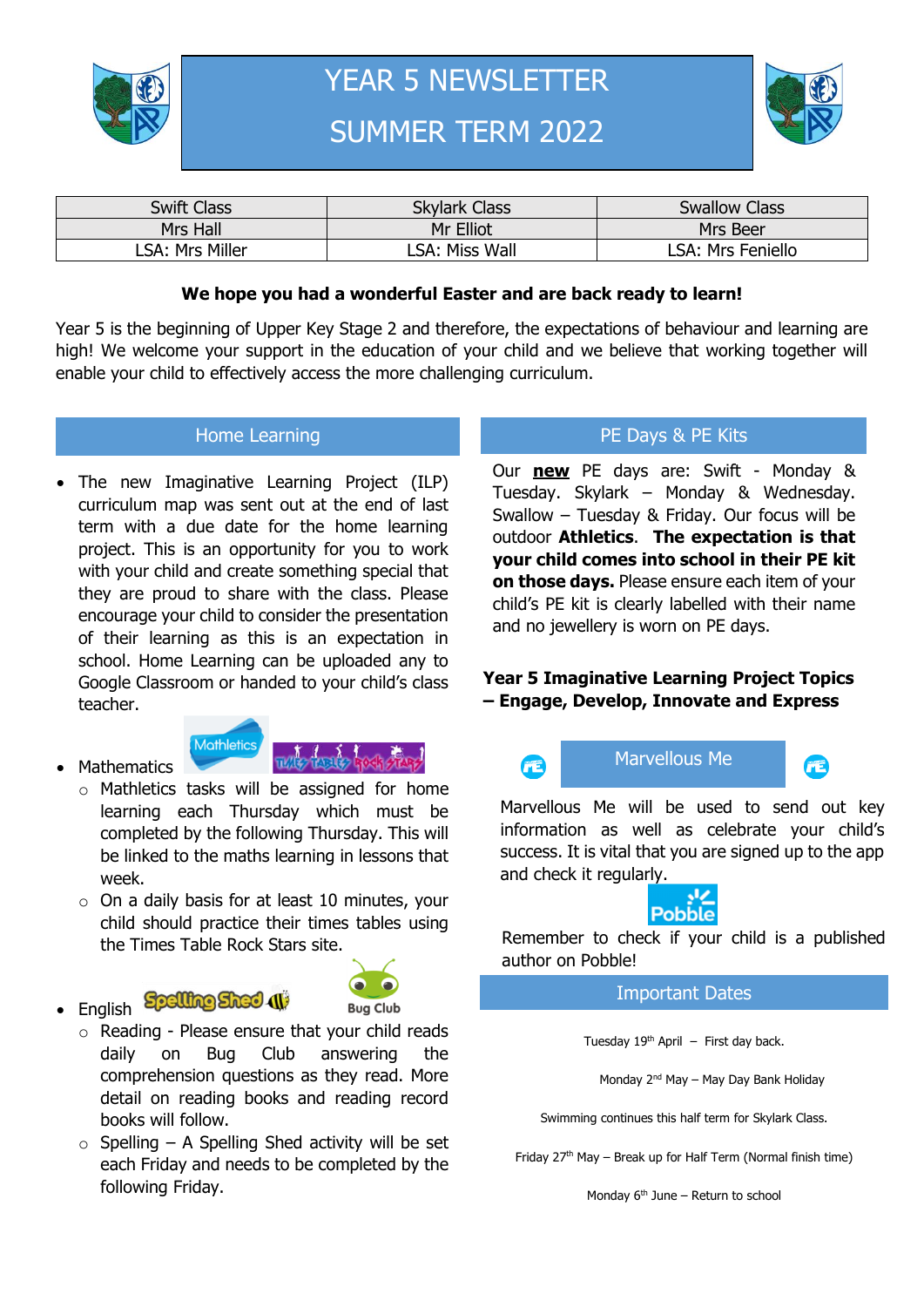

At APPS, we follow the Literary Curriculum from Literacy Tree, which places quality literature at the core of English teaching. Below are the texts that Year 5 will study over the course of the year. If you are able to discuss the books with your child as we study them, it would really support their learning. All books are available from bookshops and local libraries. Please refer to the whole school text overview on the schools website for the texts studied in the spring and summer terms.

| Summer 1                                              | Summer 1                                                                                                  |  |
|-------------------------------------------------------|-----------------------------------------------------------------------------------------------------------|--|
| THEID<br><b>TEMPEST</b><br><b>WILLIAM SHAKESPEARE</b> | The.<br><b>SECRET GARDEN</b><br><b>FRANCES HODGSON BURNI</b><br><b>Phoenical In</b><br><b>GRAHAM RUST</b> |  |
| The Tempest by William<br>Shakespeare                 | The Secret Garden by<br>Frances Hodgeson Burnett                                                          |  |

# **Celebration of Spring Term Learning**